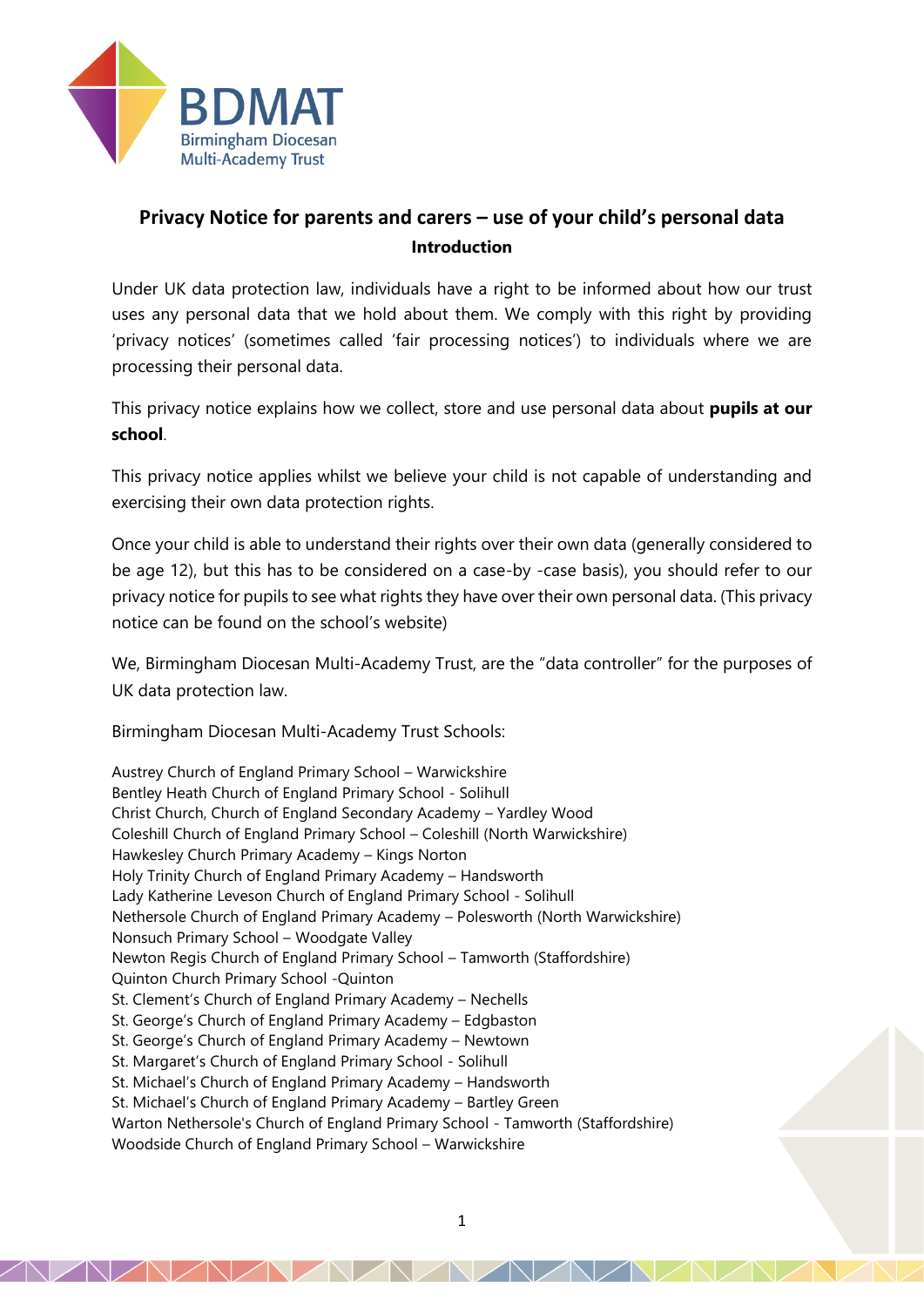

Multi-Academy Trust We are an education organisation and our contact details are:

| Address:          | 1 Colmore Row, Birmingham, B3 2BJ |
|-------------------|-----------------------------------|
| Email:            | enquiries@bdmat.org.uk            |
| Telephone number: | 0121 426 0403                     |

Our Data Protection Officer (DPO) is Michele Fullwood, Head of School Support, who can be contacted at 1 Colmore Row, Birmingham, B3 2BJ, [dpo@bdmat.org.uk](mailto:dpo@bdmat.org.uk) or 0121 426 0403 if you have any queries about this notice or anything related to data protection.

## **The personal data we hold.**

Personal data that we may collect, use, store and share (when appropriate) about your child includes, but is not restricted to:

- Contact details, contact preferences, date of birth, identification documents unique pupil number.
- Attendance information (such as sessions attended, number of absences and absence reasons)
- Assessment information (such as pupil results for external and internally set tests)
- Pupil and curricular records
- Behaviour information (such as exclusions information, interventions in place, professionals involved if any)
- Safeguarding information
- Details of any support received including care packages, plans and support providers

We may also collect, use, store and share (when appropriate) information about your child that falls into "special categories" of more sensitive personal data. This includes, but is not restricted to, information about:

- Medical Information (such as GP names and addresses, details of medical needs such as asthma, allergies, diabetes and other medical conditions including mental health)
- Photographs
- CCTV images captured in school
- Special Educational Needs information (such as diagnosis if any, support in place, professional involved, assessment of need)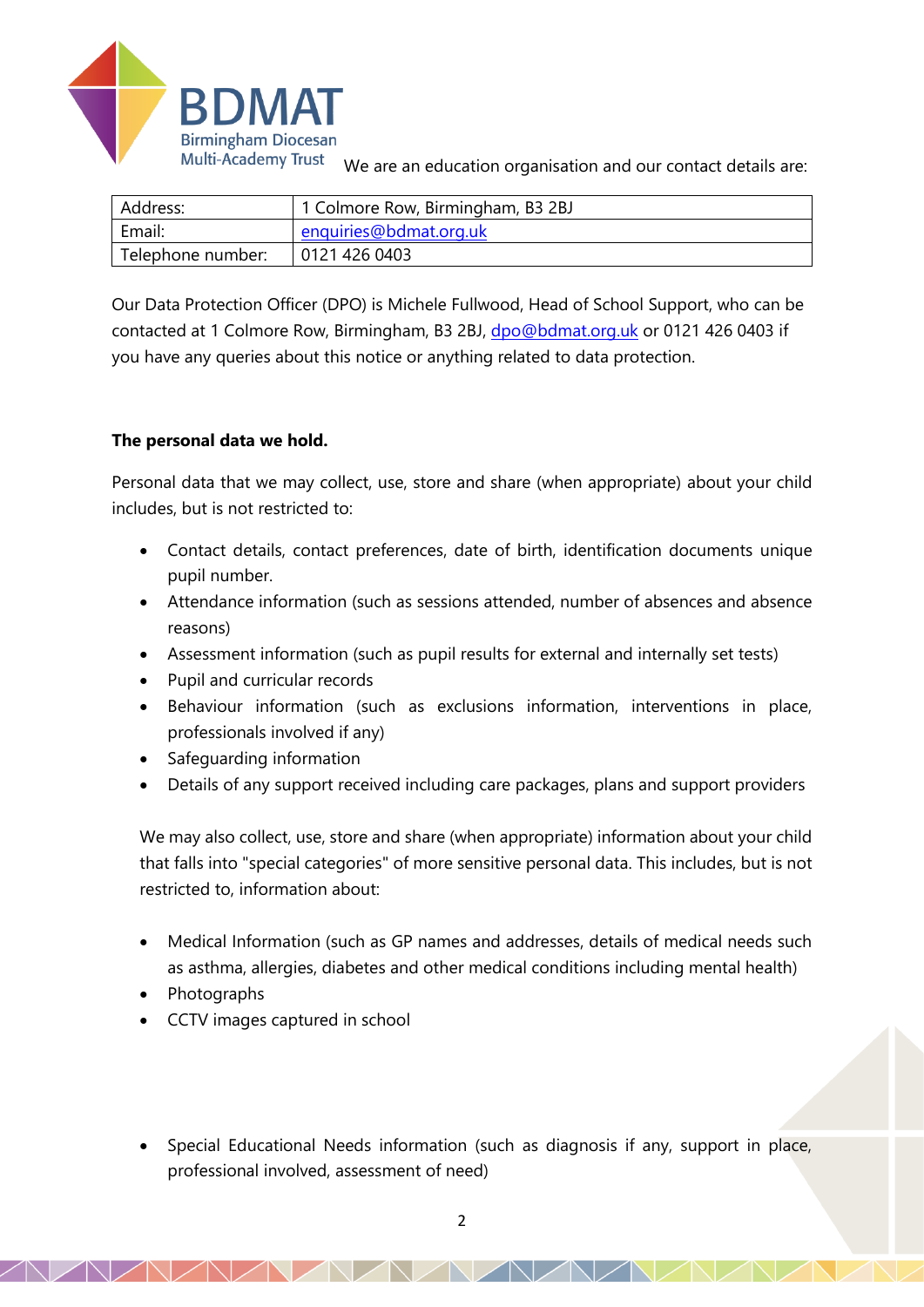

• Characteristics (such as ethnicity, language, nationally, country of birth and free meal eligibility)

Recordings of online streaming of remote learning

We may also hold date about pupils that we have received from other organisations, including other schools, local authorities, social services and the Department of Education.

#### **Why we use this data**

We use the data listed above to:

- a) To support pupil learning, including remote learning online during COVID 19 lockdowns or when agreed with all parties that remote learning is in the best interest of the child
- b) Contact parents/carers to support their child.
- c) To monitor and report on pupil progress.
- d) To provide appropriate pastoral care.
- e) To protect pupil welfare.
- f) To assess the quality of our services, including remote learning online during COVID 19 lockdowns
- g) To administer admissions wating lists.
- h) To carry out research
- i) To comply with the law regarding data sharing.

### **Use of your child's personal data in automated decision making and profiling**

We do not currently process any personal data through automated decision making or profiling. If this changes in the future, we will amend any relevant privacy notices in order to explain the processing to you, including your right to object to it.

### **Our lawful basis for using this data:**

Our lawful bases for processing your child's personal data for the purposes listed in "**Why we use this information**" section above are as follows:

For the purposes of a) b) c) d) f) g) and h) from the section "**Why we use this information"**  in accordance with the "public task" basis – we need to process personal data to fulfil our statutory function as a school as set out here: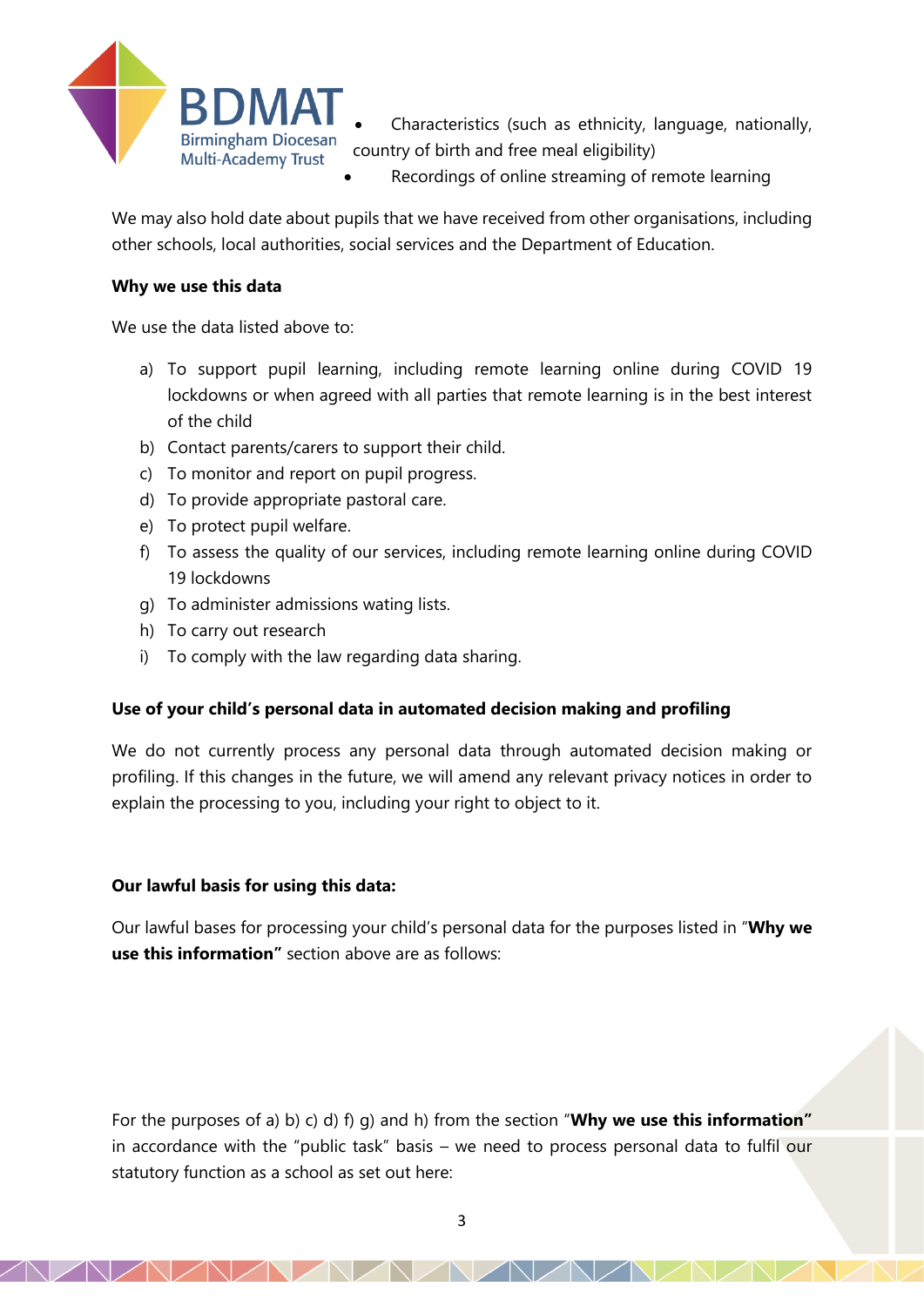

The Education Act 1996 requires that schools operate and that children in England and Wales aged five to 16 receive full-time education

• Coronavirus Act 2020 Provision of Remote Education (England) Temporary Continuity Direction ('the Direction') which requires schools to provide online learning for all its pupils during COVID19 Lockdowns.

For the purposes of b) d) and e) from the section "**Why we use this information"** in accordance with the "public task" basis – we need to process personal data to process data to fulfil our statutory function as a school as set out here:

- The Children Acts of 1989 and 2004
- Keeping Children Safe in Education
- Working Together to Safeguard Children

For the purposes of i) from the section "**Why we use this information"** in accordance with the "Legal Obligation" basis – we need to process personal data to meet our responsibilities under law as set out here:

• UKGDPR and Data Protection Act 2018

For the purposes of a) b) e) and h) from the section "**Why we use this information"** in accordance with the "Legitimate Interests" basis - where there is a minimal privacy impact and we have a compelling reason including:

- where we let out school facilities, arrange or facilitate after-school or extra-curricular activities, or sporting events not part of taught sports in the school.
- Where we engage with third parties to provide resources for pupil learning (see **Who we share data with** section)

Less commonly, we may also process pupils' personal data in situations where:

We have obtained consent to use it in a certain way, for example parental consent for a learner to attend a school visit or parental consent to use photographs of pupils for display purposes.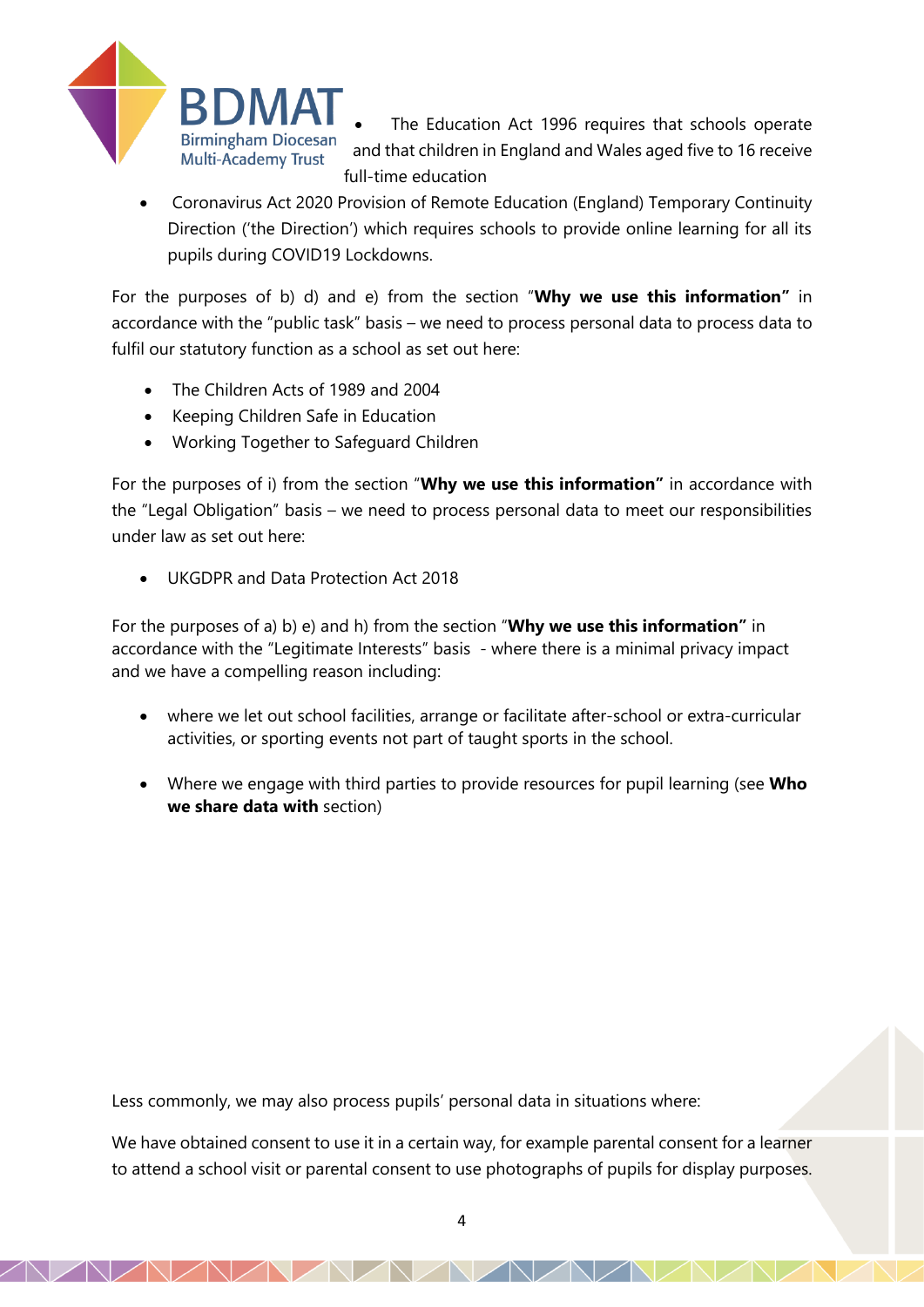

Where we have obtained consent to use pupils' personal data, this consent can be withdrawn at any time. We will make it clear when we ask for consent and explain how consent can be

withdrawn.

Some of the reasons listed above for collecting and using pupils' personal data overlap, and there may be several grounds which justify our use of the data.

## **Our basis for using special category data**

For 'special category' data, we only collect and use it when we have both a lawful basis, as set out above, and one of the following conditions for processing as set out in UK data protection law:

- We have obtained your explicit consent to use your child's personal data in a certain way
- We need to perform or exercise an obligation or right in relation to employment, social security or social protection law
- We need to protect an individual's vital interests (i.e. protect your child's life or someone else's life), in situations where you're physically or legally incapable of giving consent
- The data concerned has already been made manifestly public by you
- We need to process it for the establishment, exercise or defence of legal claims
- We need to process it for reasons of substantial public interest as defined in legislation
- We need to process it for health or social care purposes, and the processing is done by, or under the direction of, a health or social work professional or by any other person obliged to confidentiality under law
- We need to process it for public health reasons, and the processing is done by, or under the direction of, a health professional or by any other person obliged to confidentiality under law
- We need to process it for archiving purposes, scientific or historical research purposes, or for statistical purposes, and the processing is in the public interest

For criminal offence data, we will only collect and use it when we have both a lawful basis, as set out above, and a condition for processing as set out in UK data protection law. Conditions include:

 $\blacktriangleright$  We have obtained your consent to use it in a specific way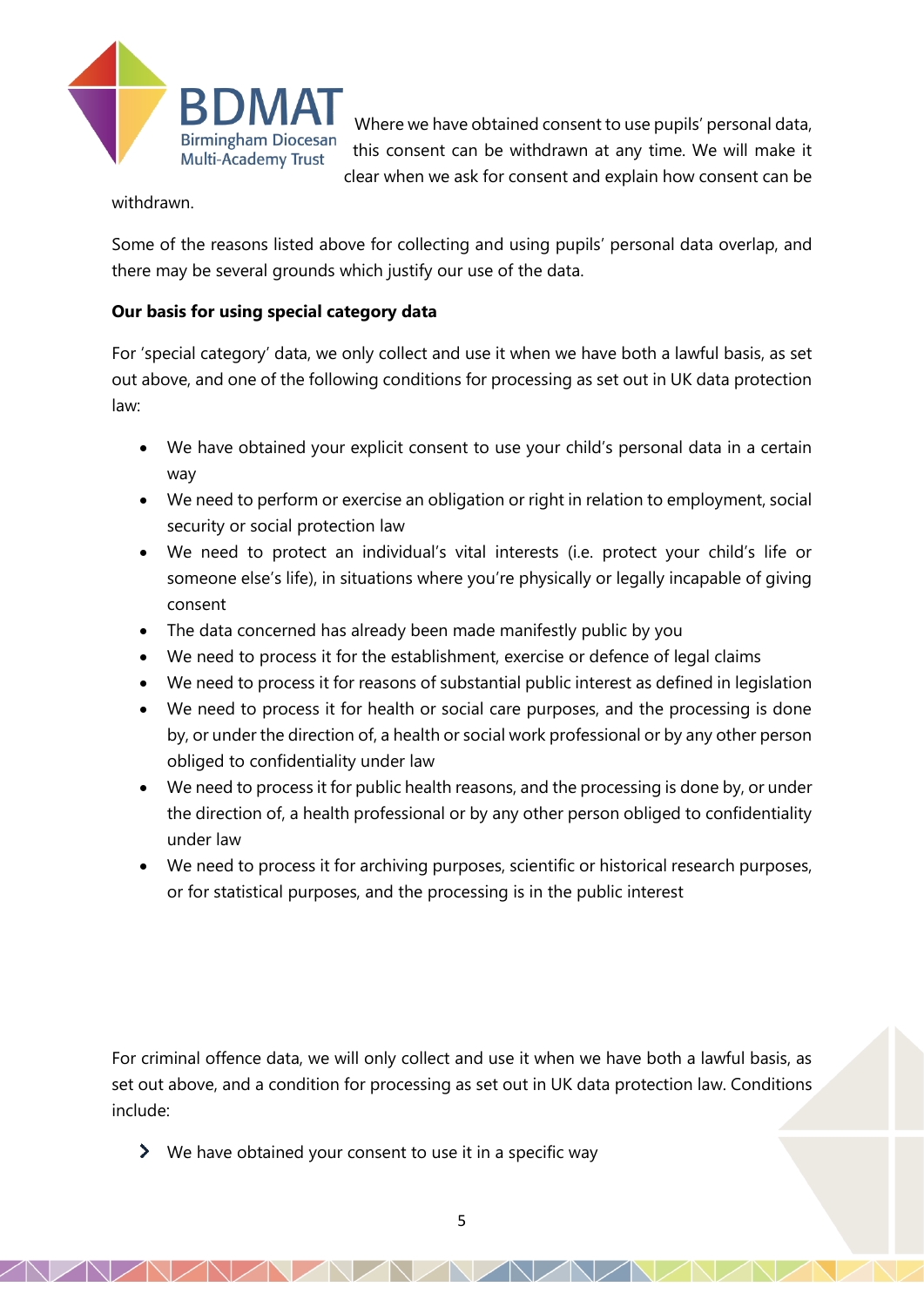

We need to protect an individual's vital interests (i.e. protect your child's life or someone else's life), in situations where you're physically or legally incapable of giving consent

- The data concerned has already been made manifestly public by you
- We need to process it for, or in connection with, legal proceedings, to obtain legal advice, or for the establishment, exercise or defence of legal rights
- We need to process it for reasons of substantial public interest as defined in legislation

#### **Collecting this data**

Whilst the majority of pupil information we collect about your child is mandatory, there is some information that can be provided voluntarily.

Whenever we seek to collect information from you, we make it clear whether providing it is mandatory or optional. If it is mandatory, we will explain the possible consequences of not complying.

Most of the data we hold about your child will come from you, but we may also hold data about your child from:

- Local authorities
- Government departments or agencies
- Police forces, courts, tribunals
- Previous schools
- Other professionals

#### **How we store this data**

We keep personal information about your child while they are attending one of our schools. We may also keep it beyond their attendance at one of our schools if this is necessary.

We hold pupil data in line with data retention guidelines, which can be found on the BDMAT websit[e https://bdmatschools.com/documents/bdmat-retention-policy/](https://bdmatschools.com/documents/bdmat-retention-policy/) sets out how long we keep information about pupils, and a copy is available via this link.

We have put in place appropriate security measures to prevent your child's personal information from being accidentally lost, used or accessed in an unauthorised way, altered or disclosed.

We will dispose of your child's personal data securely when we no longer need it.

#### **Who we share data with.**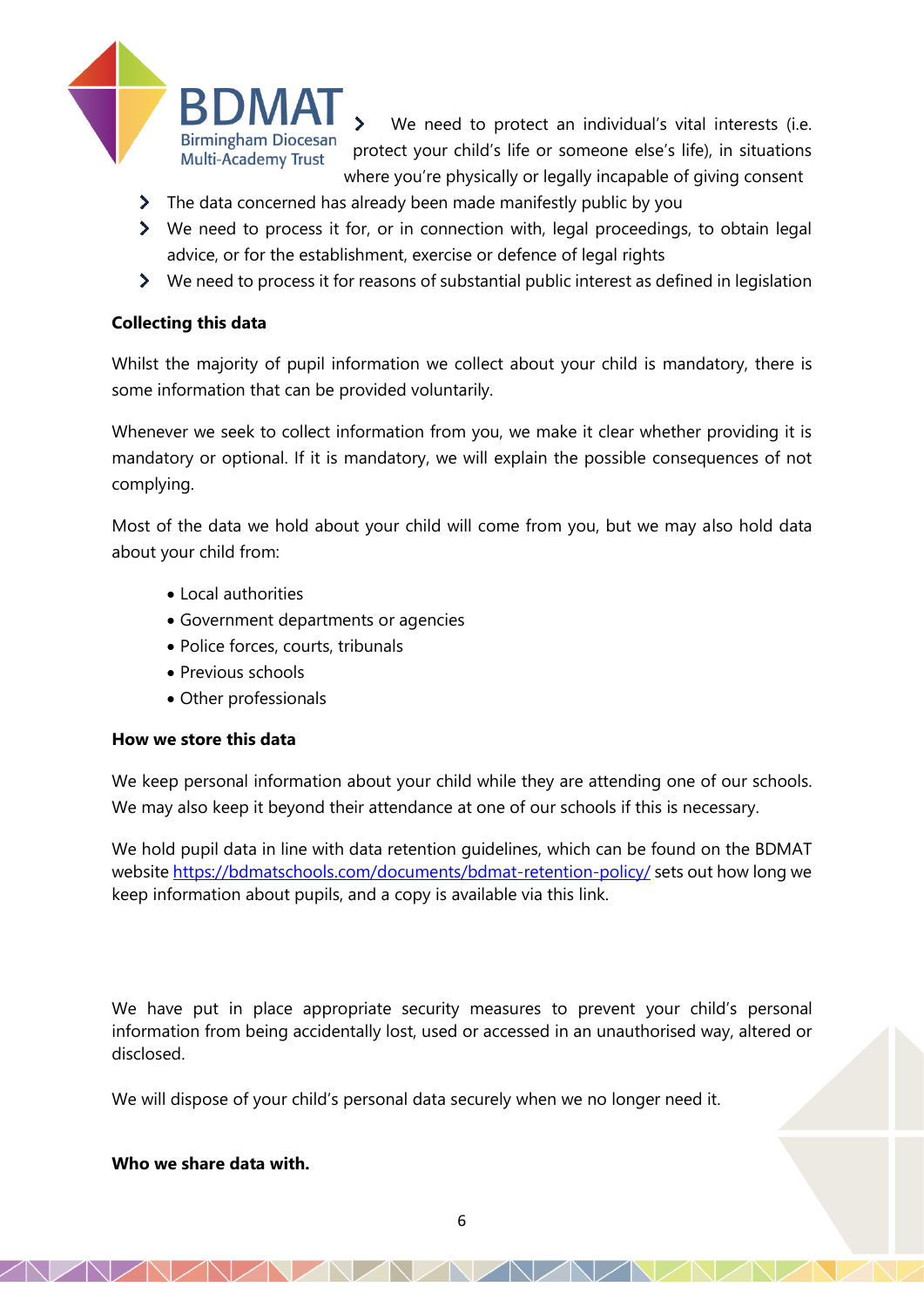

We do not share information about your child with any third party unless the law and our policies allow us to do so.

Where it is legally required, or necessary (and complies with UK data protection law) we may share information about pupils with:

- Schools/academies that the pupil's attend after leaving us; to assist them in discharging their legal duties.
- Our local authority; to meet our legal obligations such as safeguarding concerns and exclusions
- Other local authorities; to share information if you should move out of the area
- The Department for Education (DfE); for statutory returns
- The pupil's family and representatives; in order to confirm attendance/registration at school and query or check accuracy of data.
- Auditors: to ensure schools are accessing all funding due to them and to comply with legislation such as the Academes Handbook.
- Educators and examining bodies to support pupil eLearning and assessment
- Our regulator Ofsted
- Survey and research organisations
- Our youth support services provider
- Financial organisations
- Security organisations
- Health Authorities; to assist them in discharging their legal duties
- NHS Track and Trace
- Health and welfare organisations
- Professional advisers and consultants
- Charities and voluntary organisations
- Police forces, courts and tribunals
- Schools nurses; to assist them in discharging their legal duties
- Suppliers and service providers to enable them to provide the service we have contracted them for. For example:
- Outsourced provider of dinner numbers Educaterers
- Outsourced provider for text messaging services for pupils –Arbor and Teachers to Parents
- Outsourced provider for free school meal entitlement tracker –Warwickshire County Council
- Outsourced provider for reception children's academic progress–
- Outsourced provider for Year 1 to Year 6 assessment tracking Fischer Family Trust
- Outsourced provider for safeguarding monitoring of all pupils CPOMs
- Out sourced provider for dinner payments –Arbor
- Out sourced provider for Admissions –Warwickshire County Council
- Outsourced provider for e-learning service for pupils –
- Outsourced provider for remote learning for pupils during COVID 19 lockdown –school

### **The National Pupil Database (NPD)**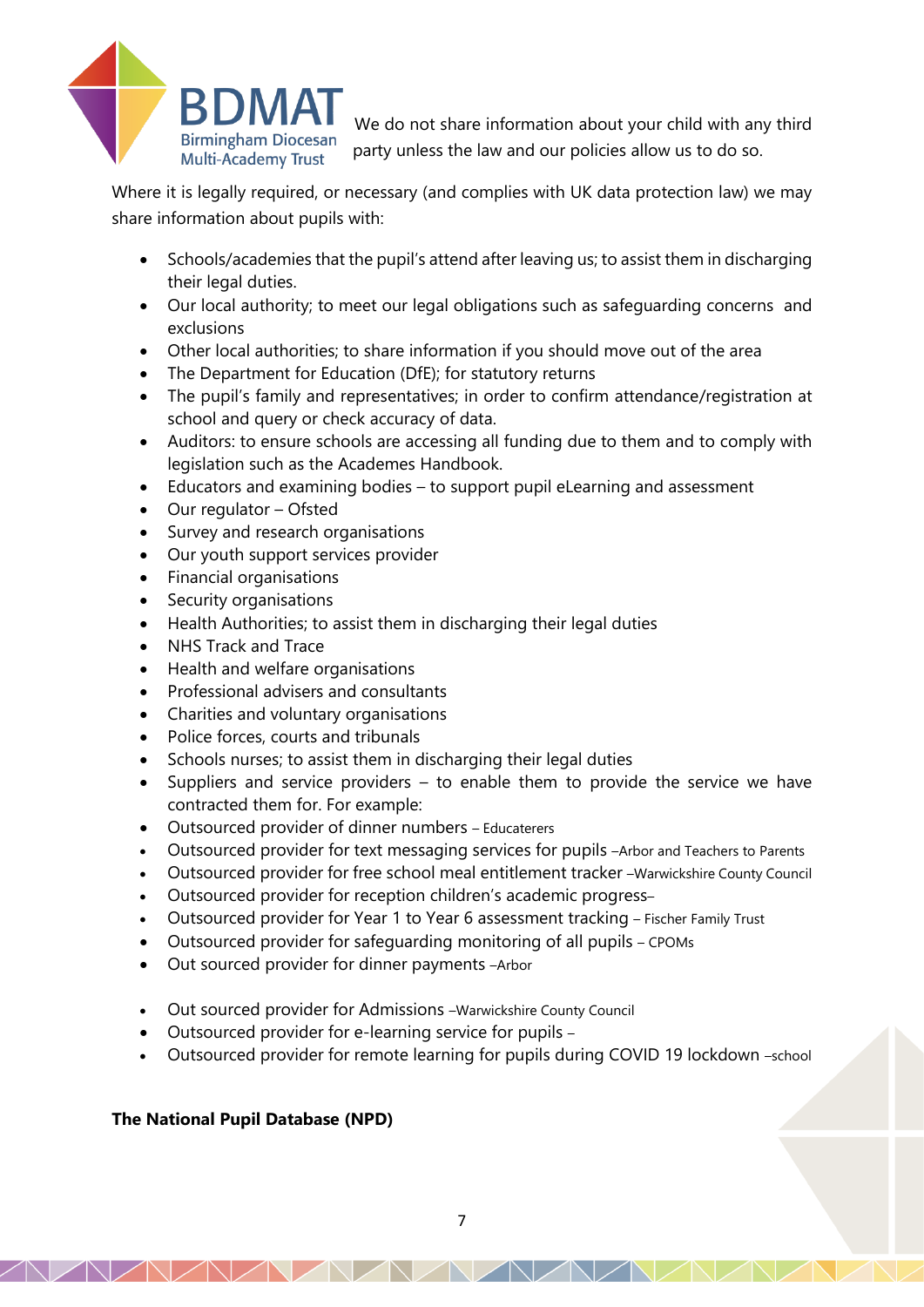

We are required by law, to provide information about our pupils to the DfE as part of statutory data collections such as the school census and early years' census.

Some of this information is then stored in the [National Pupil Database](https://www.gov.uk/government/collections/national-pupil-database) (NPD), which is owned and managed by the Department and provides evidence on school performance to inform research.

The database is held electronically so it can easily be turned into statistics. The information is securely collected from a range of sources including schools, local authorities and exam boards.

The Department for Education may share information from the NPD with third parties, such as other organisations which promote children's education or wellbeing in England.

These third parties must agree to strict terms and conditions about how they will use the data.

For more information, see the Department's webpage on how it collects and shares research [data.](https://www.gov.uk/data-protection-how-we-collect-and-share-research-data)

You can also [contact the Department for Education](https://www.gov.uk/contact-dfe) with any further questions about the NPD.

### **Transferring data internationally**

We may share personal information about your child with the following international third parties, where different data protection legislation applies:

- 3P (Mathletics) has its main data location as the East US 2 region within Microsoft Azure. In accordance with EU GDPR requirements, Microsoft Azure complies with both the EU-US privacy shield and EU Model Clauses.
- The Schoolcomms Products and Services only processes personal information in the UK. Some supporting services (EG Microsoft CRM), might use cloud platforms that operate from Third Countries outside of the EEA. Where this is the case, Schoolcomms ensure that adequate safeguards are established to protect your data.
- Class Dojo complies with the requirements set forth in the EU-U.S. and Swiss-U.S. Privacy Shield.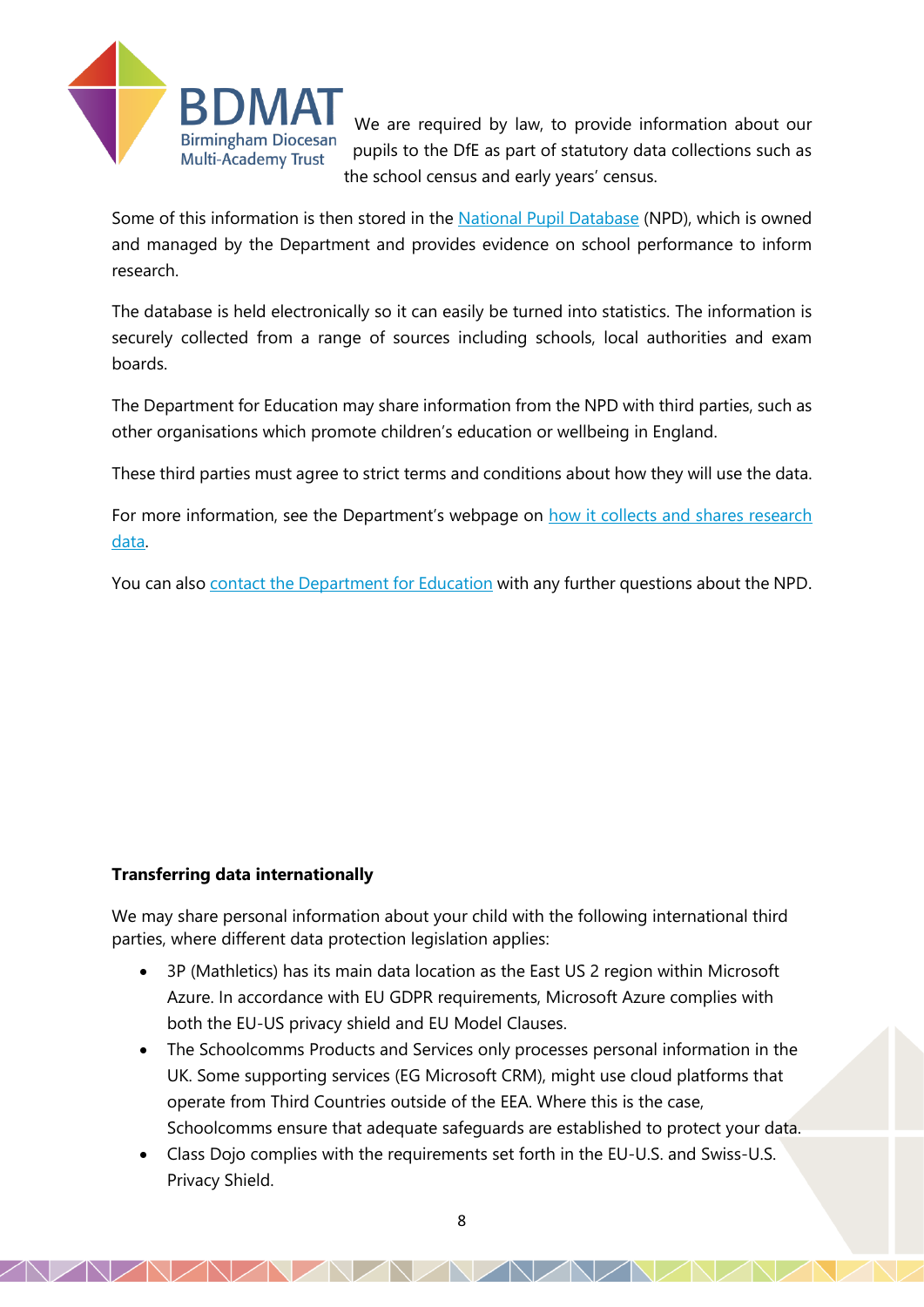

Other schools if you move abroad

Where we transfer your child's personal data to a third-party country or territory, we will do so in accordance with UK data protection law.

## **Your Rights**

## **How to access to personal information that we hold about your child – Subject Access Request (SAR)**

You have a right to make a "subject access request" to gain access to personal information that we hold about your child.

If you make a subject access request, and if we do hold information about your child, we will (subject to any exemptions that apply):

- Give you a description of it
- Tell you why we are holding and processing it, and how long we will keep it for
- Explain where we got it from, if not from you
- Tell you who it has been, or will be, shared with
- Let you know whether any automated decision-making is being applied to the data, and any consequences of this
- Give you a copy of the information in an intelligible form

You may also have the right for your child's personal information to be transmitted electronically to another organisation in certain circumstances.

If you would like to make a request, please contact us (see 'Contact us' below).

Once your child is able to understand their rights over their own data (generally considered to be age 12, but this has to be considered on a case-by-case basis), we will need to obtain consent from your child for you to make a subject access request on their behalf.

Subject access requests can be made verbally. To ensure that your verbal request is fully understood the Information Commissioners Office (ICO) on their website say the following:

*Yes. You can make a subject access request verbally, but we recommend you put it in writing if possible because this gives you a record of your request.*

*If you are making a verbal request, try to:*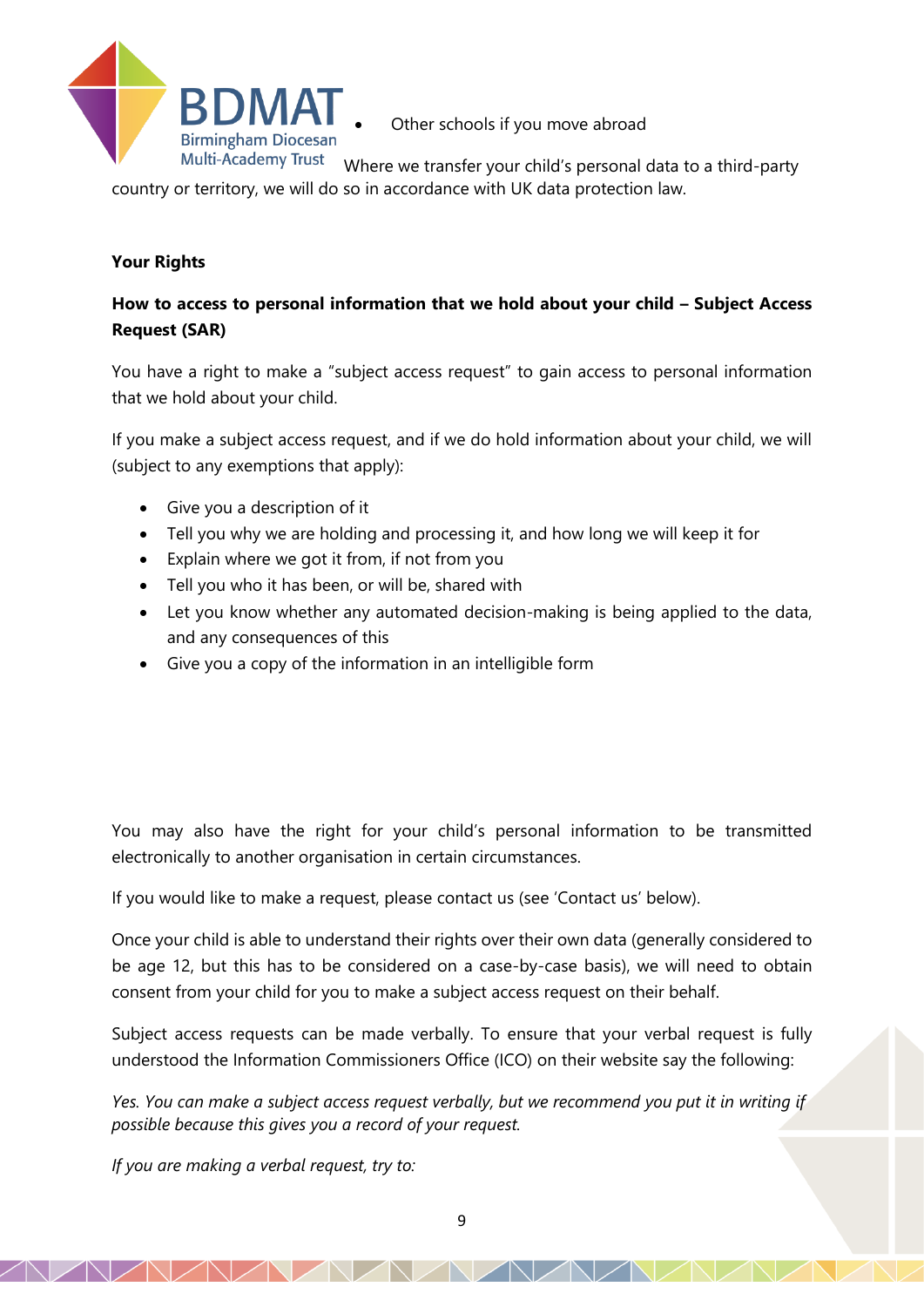

- *use straightforward, polite language.*
- *focus the conversation on your subject access request.*

• *discuss the reason for your request, if this is appropriate – work with them to identify the type of information you need and where it can be found.*

- *ask them to make written notes – especially if you are asking for very specific information; and*
- *check their understanding – ask them to briefly summarise your request and inform them if anything is incorrect or missing before finishing the conversation.*

*However, even if you make your request verbally, we recommend you follow it up in writing (eg by letter, email or using a standard form).*

So, to avoid confusion we ask you when making a subject access request, you do so by contacting our Data Protection Officer, Michele Fullwood, in writing to Birmingham Diocesan Multi-Academy Trust, 1 Colmore Row, Birmingham, B3 2BJ or by email to [dpo@bdmat.org.uk](mailto:dpo@bdmat.org.uk)

### **Your right to access your child's educational record**

The law states for academies, including free schools, and independent schools: there is no automatic parental right of access to the educational record in these settings.

We will however, in good faith and in line with maintained schools; give parents, or those with parental responsibility, free access to their child's educational record (which includes most information about a pupil) within 15 school days of receipt of a written request.

There are certain circumstances in which these requests can be denied, such as if releasing the information might cause serious harm to the physical or mental health of the pupil or another individual, or if it would mean releasing exam marks before they are officially announced.

You can contact the Headteacher at your child's school for this information or email the Data Protection Officer [dpo@bdmat.org.uk](mailto:dpo@bdmat.org.uk)

#### **Your other rights regarding your child's data**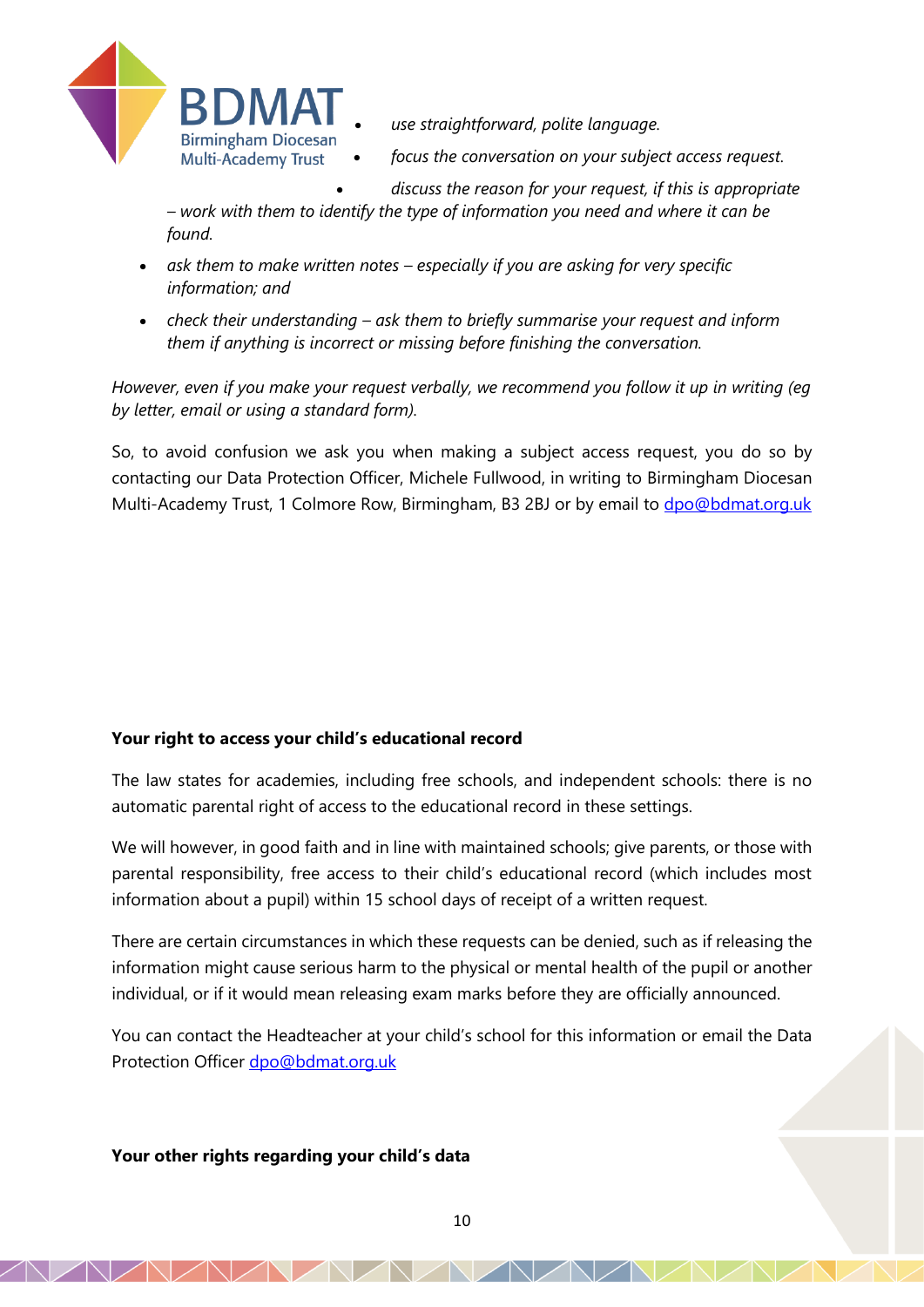

Under UK data protection law, you have certain rights regarding how your child's personal data is used and kept safe. For example you have the right to:

- Object to processing of your child's personal data
- Prevent processing of your child's personal data for the purpose of direct marketing.
- Object to decisions being taken by automated means.
- In certain circumstances, have your child's personal data rectified, erased or restricted in its processing
- Withdraw your consent, where you have previously provided it for collection, processing and transfer of your child's personal data for a specific purpose.
- In certain circumstances, be notified of a data breach
- Make a compliant to the Information Commissioner's Office
- Claim compensation for damages caused by a breach of the Data Protection Regulations.

To exercise any of these rights, please contact our Data Protection Officer, Michele Fullwood, Birmingham Diocesan Multi-Academy Trust, 1 Colmore Row, Birmingham, B3 2BJ or email [dpo@bdmat.org.uk](mailto:dpo@bdmat.org.uk)

Once your child is able to understand their rights over their own data (generally considered to be age 12, but this has to be considered on a case-by-case basis), we will need to obtain consent from your child for you to make a subject access request on their behalf.

### **Complaints**

We take any complaints about our collection and use of personal information very seriously.

If you think that our collection or use of personal information is unfair, misleading or inappropriate, or have any other concern about our data processing, please raise this with us in the first instance.

To make a complaint contact our Data Protection Officer, Michele Fullwood, Birmingham Diocesan Multi-Academy Trust, 1 Colmore Row, Birmingham, B3 2BJ or [dpo@bdmat.org.uk](mailto:dpo@bdmat.org.uk)

Alternatively, you can make a complaint to the Information Commissioner's Office:

- Report a concern online at<https://ico.org.uk/make-a-complaint/>
- Call 0303 123 1113
- Or write to: Information Commissioner's Office, Wycliffe House, Water Lane, Wilmslow, Cheshire, SK9 5AF